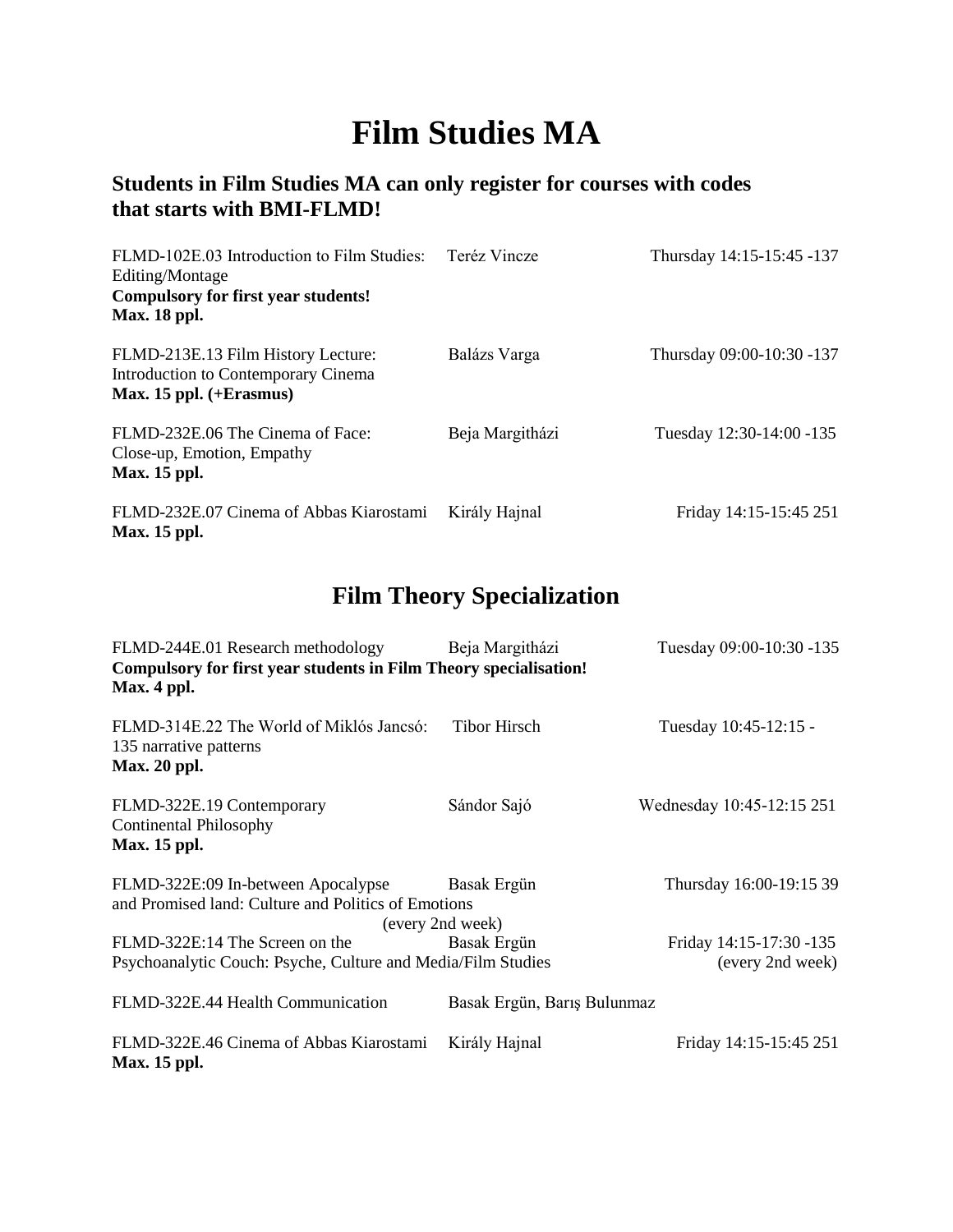FLMD-324E.01 Feature Film Analysis: Beth Serlin Structure and How it's Built by Character **Max. 10 ppl. The lecture will be held on March 11, 14, 16, 21, 23, 30 and on March 9, 16, 23, 30. from 9 to 2 in room -137.**

FLMD-384E Consultation **Only for students in Film MA, Film Theory Specialisation,** *obligatory***!** 

FLMD-SZDE Thesis Writing Seminar **Only for students in Film MA registering for their last semester,** *obligatory***!** 

#### **Elective lectures and seminars**

**These courses are basically announced for Erasmus students. You can register for them and you will get 6 credits for each! It can be considered as an elective course in your curriculum!** 

| BA-ERA-ITHAMS-S-K1 Birth of the Cool:<br>identity and popular culture in mid-20th century | Veronika Hermann    | Tuesday 10:45-12:15 251   |
|-------------------------------------------------------------------------------------------|---------------------|---------------------------|
| BA-ERA-ITHAMS-S-K2 Everyday Life in<br>Socialist Hungary                                  | Ferenc Hammer       | $\overline{\mathcal{L}}$  |
| BA-ERA-ITHAMS-S-K3 Freedom of Speech:<br>Hungary and the international context            | Mihály Szilágyi-Gál | Wednesday 14:15-15:45 42  |
| BA-ERA-ITHAMS-L-K4 Fake news                                                              | Mihály Szilágyi-Gál | Thursday 16:00-17:30 251  |
| BA-ERA-ITHAMS-L-K5 Comparative media<br>systems                                           | Attila Bátorfy      | Thursday 09:00-10:30 -135 |

BA-ERA-ITHAMS-S-K6 Internship for foreign Ferenc Hammer students in creative industry

### **Filmmaking specialization For 1st year students**

FLMD-242E.03 Professional writing: Györgyi Vajdovich Monday 16:00-17:30 -137 Academic writing **Only for 1st year students in Film MA, Filmmaking Specialisation,** *compulsory!* **10 ppl.**

FLMD-373E.08 Film Directing 2. Barnabás Tóth Tuesday 9:00-12:00 studio **Only for 1st year students in Film MA, Filmmaking Specialisation,** *compulsory!* **Max. 6 ppl.**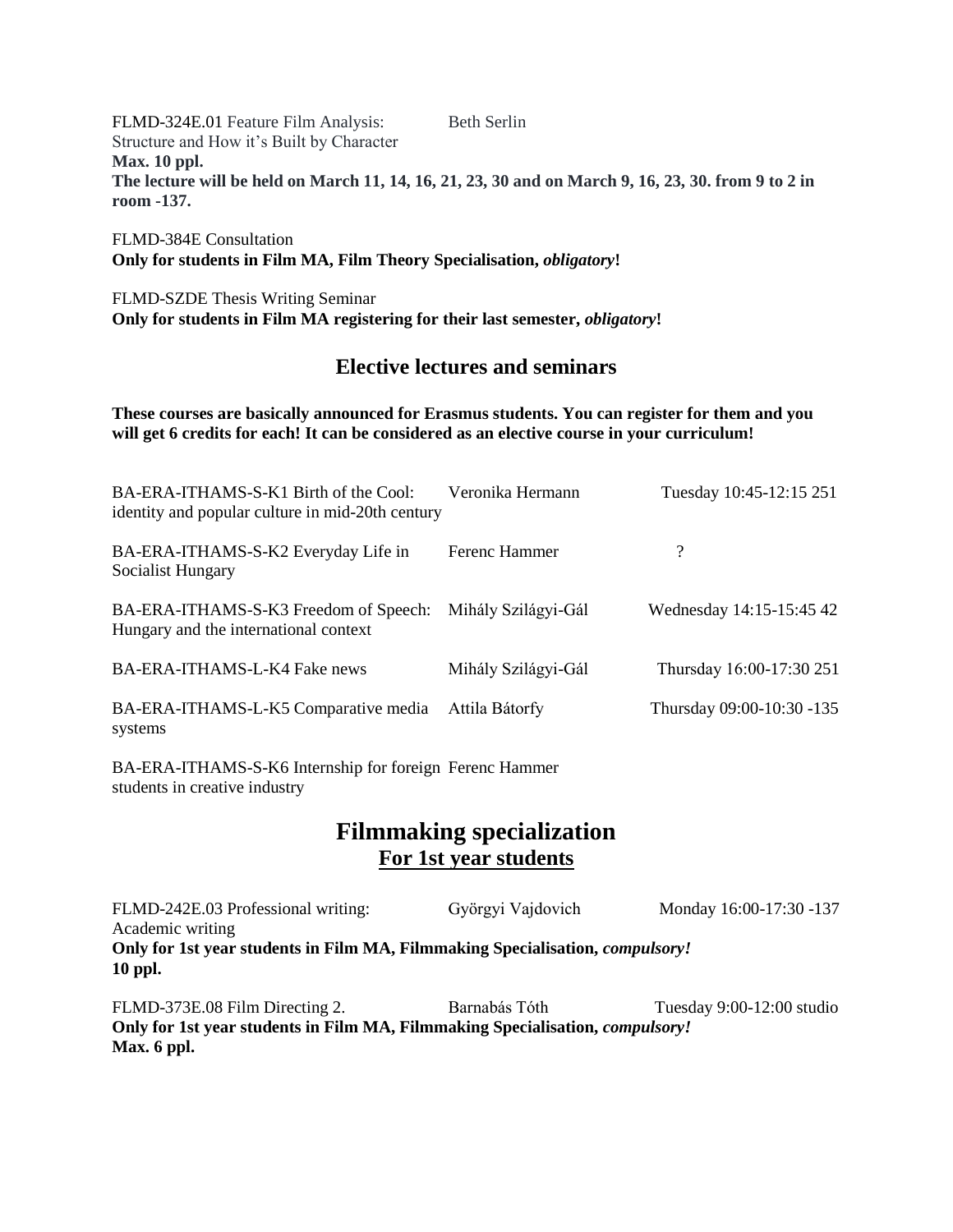FLMD-373E.09 Film Directing 2. András Salamon Thursday 10:45-14:00 studio **Only for 1st year students in Film MA, Filmmaking Specialisation,** *compulsory***! Max. 6 ppl.**  FLMD-376E.10 Film dramaturgy - Brigitta Bacskai Friday 12:30-15:45 -137 from the editors perspective 3. **For students in Film MA, Filmmaking Specialization,** *compulsory***! Max. 11 ppl.**  FLMD-374E.01 Screenwriting Balázs Maruszki Friday 09:00-12:15 -135 **Only for first year students in Film MA, Filmmaking Specialisation,** *compulsory***! Max. 12 ppl.**  FLMD-376E.11 Editing - Beginner 2. Brigitta Bacskai Friday 09:00-12:15 Computer R. **Only for first year students in Film MA, Filmmaking Specialisation,** *elective***! Max. 12 ppl.!**  FLMD-378E.08 Basic Improvisation Skills 2. Barnabás Tóth Tuesday 14:15-15:45 Studio **For students in Film MA, Filmmaking Specialization,** *elective***! Max. 15 ppl.**  FLMD-371E.01 Feature Film Analysis: Beth Serlin Structure and How it's Built by Character **Max. 10 ppl. The lecture will be held on March 11, 14, 16, 21, 23, 30 and on March 9, 16, 23, 30. from 9 to 2 in room -137. For 2nd year students** FLMD-375E Cinematography György Pálos Wednesday 09:00-12:15 Studio **Only for 2nd year students in Film MA, Filmmaking Specialization, compulsory! (Group A)**  FLMD-375E.01 Cinematography György Pálos Wednesday 12:30-15:45 Studio **Only for 2nd year students in Film MA, Filmmaking Specialization, compulsory! (Group B)**  FLMD-376E.10 Film dramaturgy - Brigitta Bacskai Friday 12:30-15:45 -137 from the editors perspective 3. **For students in Film MA, Filmmaking Specialization,** *compulsory***! Max. 11 ppl.**  FLMD-378E.08 Basic Improvisation Skills 2. Barnabás Tóth Tuesday 14:15-15:45 Studio **For students in Film MA, Filmmaking Specialization,** *elective***! Max. 15 ppl.**  FLMD-374E.06 Script development 1. Balázs Maruszki Friday 12:30-14:00 -132 **Only for 2nd year students in Film MA, Filmmaking Specialisation,** *elective***! Max. 6 ppl.**  FLMD-371E.01 Feature Film Analysis: Beth Serlin Structure and How it's Built by Character